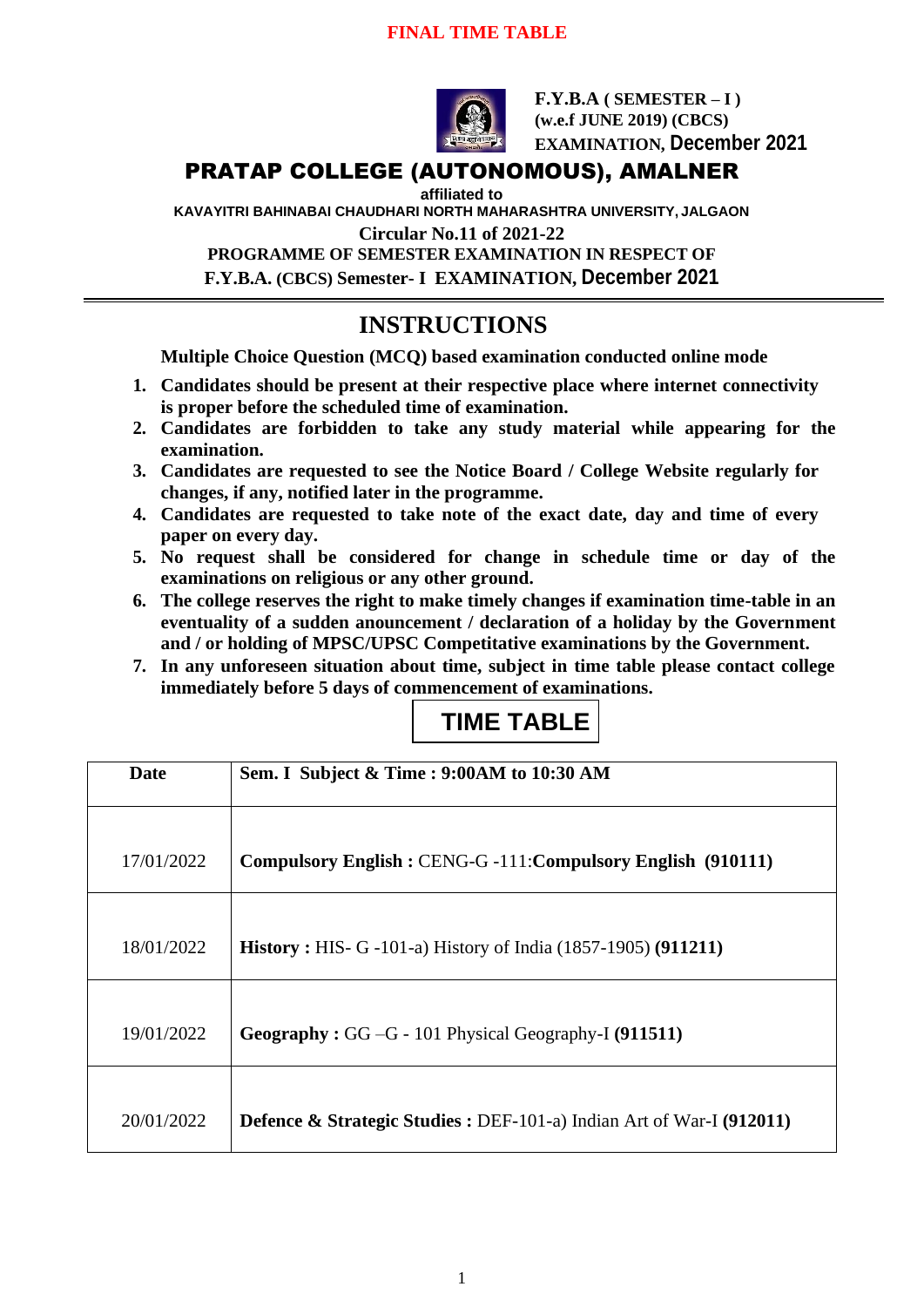#### **F.Y.B.A ( SEMESTER – I ) (w.e.f. JUNE 2019) (CBCS) EXAMINATION, December 2021**

| <b>Date</b> | Sem. I Subject & Time : 9:00AM to 10:30 AM                                           |
|-------------|--------------------------------------------------------------------------------------|
| 21/01/2022  | <b>Economics :</b> ECO-G -101-a) : Principles Of Micro Economics-I (911011)          |
|             | : ECO-G -101-b): Economy of Maharashtra Since Reform Era I (911012)                  |
| 22/01/2022  | <b>Optional English: OCEN-G-111 Optional English (912411)</b>                        |
| 25/01/2022  | Marathi: MAR-G-111-a) Vishishtha Wangmay Prakaracha Abhyas: Katha (910211)           |
|             | <b>OR</b>                                                                            |
|             | : MAR-G-111-b) Bhashik Kaushalyancha Abhyas (910212)                                 |
|             | Hindi: HIN-G-111-a) Hindi Kahani (910511)                                            |
| 27/01/2022  | : HIN-G-111-b) Prayojanmulak Hindi (910512)                                          |
| 28/01/2022  | <b>Psychology: PSY-G-101: Fundamentals of Psychology (911711)</b>                    |
|             | <b>Political Science : POL-G-101-a) : Understanding of Indian Constitution</b>       |
| 29/01/2022  | (911111)                                                                             |
|             | <b>History</b> : HIS-G-101-b) Social Formations and Cultural Patterns of the Ancient |
| 30/01/2022  | World (911212)                                                                       |
| 31/01/2022  | Philosophy: PHI -G -111 Introduction to Ethics (913311)                              |

**Sd/- Controllor of Examination, Pratap College (Autonomous), Amalner**